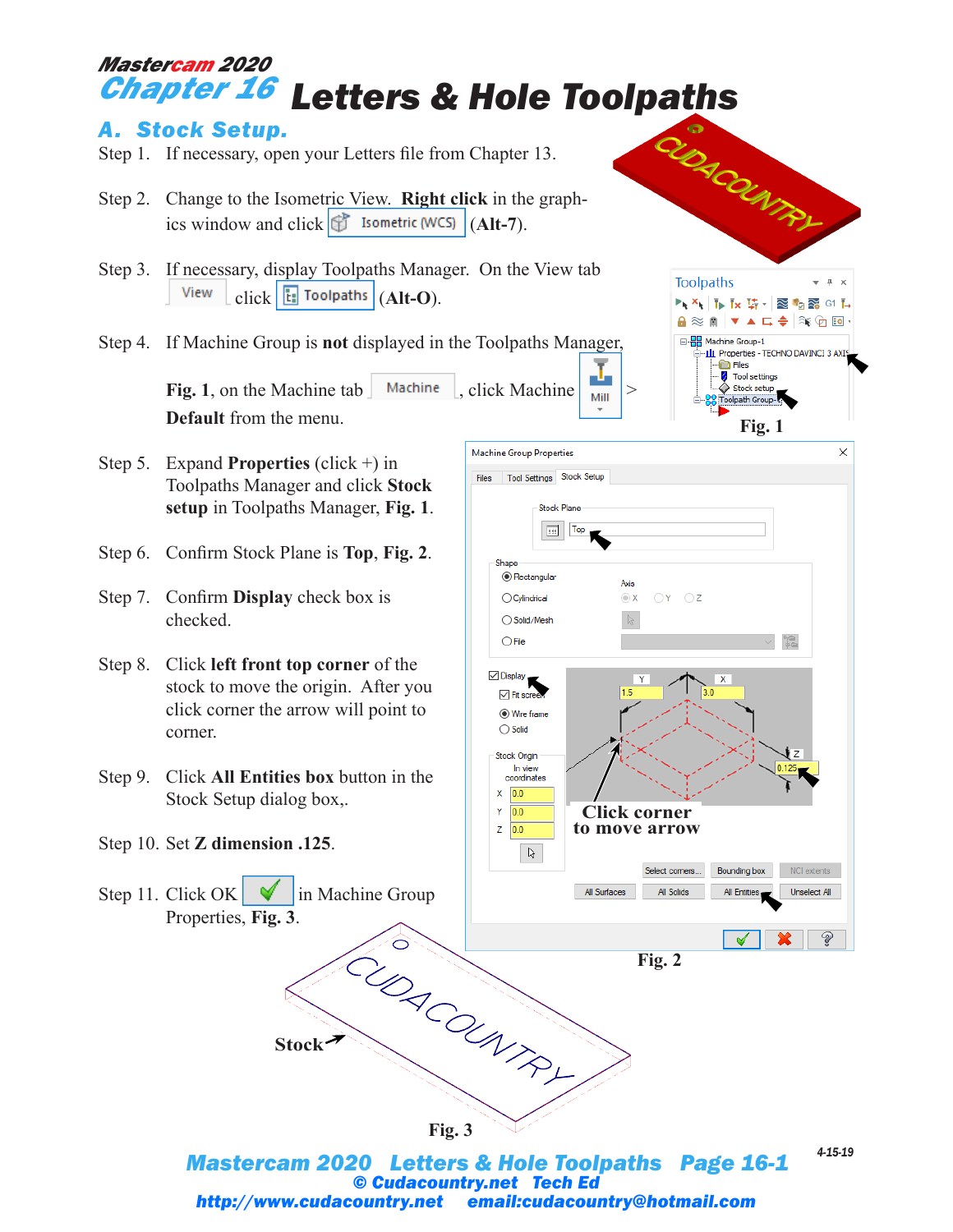## *B. Contour Toolpath for Letters.*

**Chain geometry 21**

Step 1. Change to the Top View. **Right click** in graphics window and click  $\int$  Top (WCS)  $|$  (Alt-1).





Wireframe Chaining

Mode

 $\times$ 



**Fig. 6**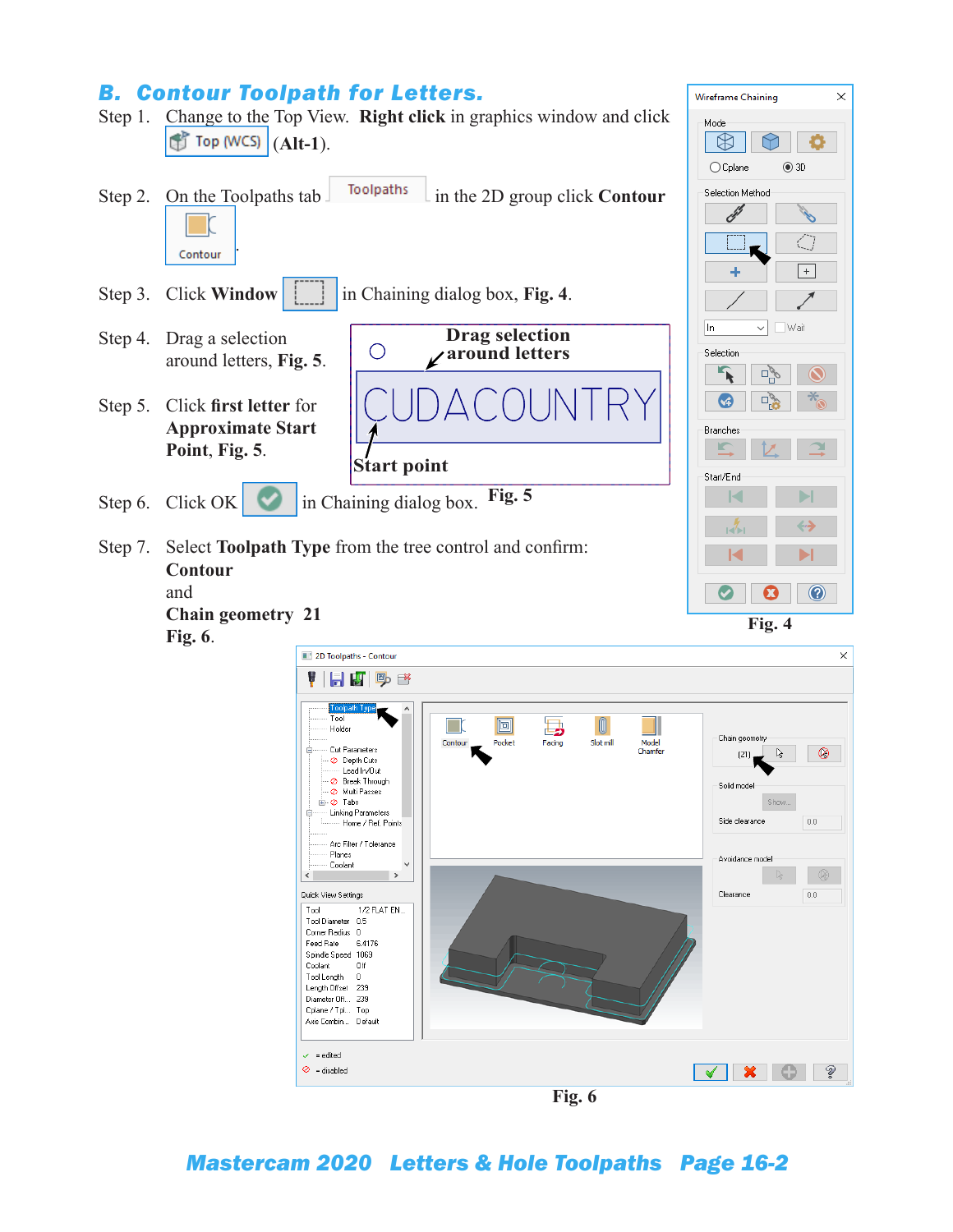Step 8. Select **Tool** from the tree control and:

> Click **Select library tool**  button **Fig. 7**.

Step 9. Click **Filter**  button **Fig. 8**.

| 2D Toolpaths - Contour<br>日内吗的<br>V                                                                                                                                                                                                                                                                                                                                                                                                                                                                                                                                          | $\times$                                                                                                                                                                                                                                                                                                                                                                                                                                                                                                                                                                         |
|------------------------------------------------------------------------------------------------------------------------------------------------------------------------------------------------------------------------------------------------------------------------------------------------------------------------------------------------------------------------------------------------------------------------------------------------------------------------------------------------------------------------------------------------------------------------------|----------------------------------------------------------------------------------------------------------------------------------------------------------------------------------------------------------------------------------------------------------------------------------------------------------------------------------------------------------------------------------------------------------------------------------------------------------------------------------------------------------------------------------------------------------------------------------|
| Toolpath Type<br>$\wedge$<br>Tool<br>Holde<br>Cut Parameters<br>Ė<br>C Depth Cuts<br>Lead In/Out<br>· ⊘ Break Through<br><b>⊘</b> Multi Passes<br>⊕ ⊘ Tabs<br>Linking Parameters<br>Ė<br>- Home / Ref. Points<br>Arc Filter / Tolerance<br>Planes<br>Coolant<br>$\overline{\phantom{a}}$<br>$\rightarrow$<br>Quick View Settings<br>1/2 FLAT EN<br>Tool<br>Tool Diameter<br>0.5<br>Corner Radius 0<br>Feed Rate<br>6.4176<br>Spindle Speed 1069<br>Coolant<br>Off<br>Tool Length<br>0<br>Length Offset<br>239<br>Diameter Off 239<br>Cplane / Tpl Top<br>Axis Combin Default | Tool diameter: 0.5<br>#<br>Assembly Na Tool Name<br>Holder Name<br>Corner radius: 0.0<br>1/2 FLAT ENDMILL<br>Tool name:<br>Length offset: 239<br>239<br>Tool #:<br>Diameter offset: 239<br>Head #: $\frac{1}{1}$<br>Spindle direction: CW<br>Feed rate: 6.4176<br>Spindle speed: 1069<br>$\hat{}$<br>$\rightarrow$<br>FPT: 0.0015<br>SFM 139.9215<br>Right-click for options<br>Plunge rate: 6.4176<br>Retract rate: 6.4176<br>Select library tool.<br>Filter Active<br>Filter<br>Force tool change<br>□ Rapid Retract<br>Comment<br>$\backslash \mathcal{J}$<br>$\Box$ To batch |
| = edited<br>$\mathcal{L}$<br>$\odot$ = disabled                                                                                                                                                                                                                                                                                                                                                                                                                                                                                                                              | Ž                                                                                                                                                                                                                                                                                                                                                                                                                                                                                                                                                                                |
|                                                                                                                                                                                                                                                                                                                                                                                                                                                                                                                                                                              | Fig. 7                                                                                                                                                                                                                                                                                                                                                                                                                                                                                                                                                                           |

|         | #   | Asse                 | Tool Name         | Holder Name          | Dia.    | Cor. rad. | Length | #F                      | Type   | Rad. T ^    |                  |   |
|---------|-----|----------------------|-------------------|----------------------|---------|-----------|--------|-------------------------|--------|-------------|------------------|---|
|         | 27  | ٠.                   | 1/64 DRILL        |                      | 0.01563 | 0.0       | 1.0    | $\overline{c}$          | Drill  | None        |                  |   |
| ģį      | 28  | ٠.                   | NO. 78 DRILL      |                      | 0.016   | 0.0       | 1.0    | 2                       | Drill  | None        |                  |   |
| ģį<br>ģ | 29  | $\ddotsc$            | NO. 77 DRILL      | $\ddotsc$            | 0.018   | 0.0       | 1.0    | $\overline{c}$          | Drill  | None        |                  |   |
|         | 30  |                      | NO. 76 DRILL      |                      | 0.02    | 0.0       | 1.0    | $\overline{c}$          | Drill  | None        | Filter           |   |
| W       | 31  | ٠.                   | NO. 75 DRILL      |                      | 0.021   | 0.0       | 1.0    | $\overline{c}$          | Drill  | None        |                  |   |
| ü<br>ä  | 32  | ٠.                   | NO. 74 DRILL      | $\ddotsc$            | 0.0225  | 0.0       | 1.0    | $\overline{\mathbf{c}}$ | Drill  | None        | Filter Active    |   |
| ij      | 33  |                      | NO. 73 DRILL      |                      | 0.024   | 0.0       | 1.0    | $\overline{c}$          | Drill  | None        | 446 of 446 tools |   |
| ü       | 34  |                      | NO. 72 DRILL      |                      | 0.025   | 0.0       | 1.0    | 2                       | Drill  | None        |                  |   |
| Ü       | 35  | ٠.                   | NO. 71 DRILL      | ٠.                   | 0.026   | 0.0       | 1.0    | $\overline{c}$          | Drill  | None        | Display mode     |   |
| ÿ       | 36  |                      | NO. 70 DRILL      |                      | 0.028   | 0.0       | 1.0    | $\overline{c}$          | Drill  | None        | $\bigcap$ Tools  |   |
| ŧi      | 37  |                      | NO. 69 DRILL      |                      | 0.0292  | 0.0       | 1.0    | $\overline{c}$          | Drill  | None        | ○ Assemblies     |   |
| Ĥ       | 38  | ٠.                   | NO. 68 DRILL      |                      | 0.031   | 0.0       | 1.0    | $\overline{c}$          | Drill  | None        | <b>◎</b> Both    |   |
| ģi      | 249 | $\ddot{\phantom{1}}$ | 1/32 REAMER       | $\ddot{\phantom{a}}$ | 0.03125 | 0.0       | 2.0    | $\overline{c}$          | Rea    | None        |                  |   |
| B       | 301 |                      | 1/32 BALL ENDMILL |                      | 0.03125 | 0.015     | 0.375  | $\overline{4}$          | Ball e | Full        |                  |   |
| ü       | 279 | ٠.                   | 1/32 FLAT ENDMILL | ٠.                   | 0.03125 | 0.0       | 0.375  | 4                       | Flat e | None        |                  |   |
| ŧ       | 39  | $\ddot{\phantom{1}}$ | 1/32 DRILL        | ä.                   | 0.03125 | 0.0       | 1.0    | 2                       | Drill  | None        |                  |   |
| ģį      | 40  |                      | NO. 67 DRILL      |                      | 0.032   | 0.0       | 1.0    | $\overline{c}$          | Drill  | None        |                  |   |
| ü       | 41  | ٠.                   | NO. 66 DRILL      |                      | 0.033   | 0.0       | 1.0    | $\overline{c}$          | Drill  | None        |                  |   |
| Ü       | 42  | ۰.                   | NO. 65 DRILL      | ٠.                   | 0.035   | 0.0       | 1.0    | 2                       | Drill  | None        |                  |   |
| ŧ       | 43  | $\ddot{\phantom{0}}$ | NO. 64 DRILL      |                      | 0.036   | 0.0       | 1.0    | $\overline{c}$          | Drill  | None        |                  |   |
| ģį      | 44  |                      | NO. 63 DRILL      |                      | 0.037   | 0.0       | 1.0    | $\overline{c}$          | Drill  | None        |                  |   |
| ä       | 45  | ۰.                   | NO. 62 DRILL      |                      | 0.038   | 0.0       | 1.0    | $\overline{\mathbf{c}}$ | Drill  | None        |                  |   |
| ģį      | 46  | $\ddotsc$            | NO. 61 DRILL      | $\ddotsc$            | 0.039   | 0.0       | 1.0    | $\overline{c}$          | Drill  | None        |                  |   |
| ģį      | 47  |                      | NO. 60 DRILL      |                      | 0.04    | 0.0       | 1.0    | $\overline{c}$          | Drill  | None        |                  |   |
| Å       | 48  | ٠.                   | NO. 59 DRILL      |                      | 0.041   | 0.0       | 1.0    | 2                       | Drill  | None $\vee$ |                  | Ž |

**Fig. 8**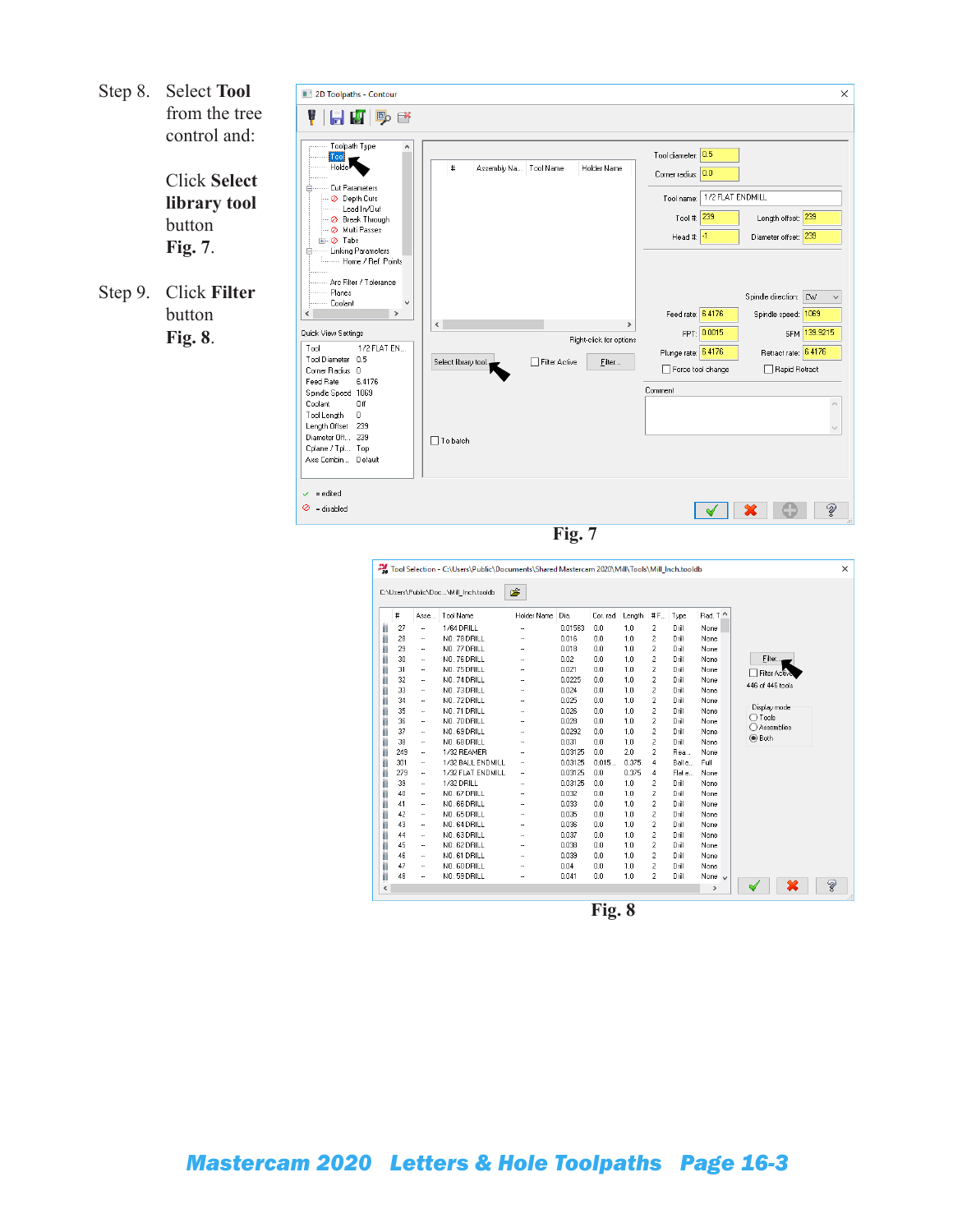- Step 10. Click **None button under Tool Types Fig. 9**.
- Step 11. Click **Endmill2 Sphere**  button (second button top row) and click OK ✔ **Fig. 9**.
- Step 12. Select **302 1/16 BALL-NOSE ENDMILL** and click OK  $\blacklozenge$ **Fig. 10**.

| <b>Tool List Filter</b> |                      |              |                 |    |              |                                                                                      | × |
|-------------------------|----------------------|--------------|-----------------|----|--------------|--------------------------------------------------------------------------------------|---|
| Tool Types              |                      |              |                 |    |              | <b>Tool Diameter</b>                                                                 |   |
| M                       | H                    |              |                 | W  | U            | Ignore<br>$\checkmark$                                                               |   |
| <b>RA RIC</b>           |                      |              |                 | U  | 'n           | Radius Type<br>$\overline{\smile}$ Full<br>$\sqrt{ }$ None<br>$\triangledown$ Corner |   |
| þ                       |                      |              | Q               | U  | ų            | Tool Material<br>$\nabla$ HSS<br>□ Ceramic                                           |   |
| Ü                       | G<br>ú<br>E          | U            | ų               | IJ |              | □ User Def 1<br>$\boxdot$ Carbide<br><b>⊡</b> Ti Coated<br>□ User Def 2              |   |
|                         |                      | <b>March</b> | 防原              |    |              | All<br>None<br>Copy job setup matl                                                   |   |
|                         |                      | ΔI           | $None$          |    |              |                                                                                      |   |
|                         | Operation masking    |              | Unit masking    |    |              |                                                                                      |   |
|                         | No operation masking | $\sim$       | No unit masking |    | $\checkmark$ |                                                                                      |   |
| Reset all               |                      |              |                 |    |              | Ž<br>×                                                                               |   |
|                         |                      |              |                 |    |              | Fig. 9                                                                               |   |

|     |                          | C:\Users\Public\Doc\Mill_Inch.tooldb | B           |         |           |        |     |            |        |                        |
|-----|--------------------------|--------------------------------------|-------------|---------|-----------|--------|-----|------------|--------|------------------------|
| #   | Asse                     | Tool Name                            | Holder Name | Dia.    | Cor. rad. | Length | # F | Type       | Rad. T |                        |
| 301 | $\cdot$                  | 1/32 BALL ENDMILL                    | ٠.          | 0.03125 | 0.015     | 0.375  | 4   | Ball e…    | Full   |                        |
| 302 | $\omega_{\rm e}$         | 1/16 BALL ENDMILL,                   | 7 -         | 0.0625  | 0.031     | 0.375  | 4.  | Ball e     | Full   |                        |
| 303 | $\cdots$                 | 3/32 BALL ENDMILL                    |             | 0.09375 | 0.046     | 0.375  | 4   | Ball e     | Full   |                        |
| 304 | ٠.                       | 1/8 BALL ENDMILL                     | ٠.          | 0.125   | 0.0625    | 0.375  | 4   | Balle Full |        | Filter                 |
| 305 | $\ddotsc$                | 5/32 BALL ENDMILL                    | ۰.          | 0.15625 | 0.078     | 0.375  | 4   | Balle Full |        | <b>□</b> Filter Active |
| 306 | $\ddotsc$                | 3/16 BALL ENDMILL                    | ٠.          | 0.1875  | 0.093     | 0.4375 | 4   | Balle Full |        | 17 of 446 tools        |
| 307 | $\ddotsc$                | 1/4 BALL ENDMILL                     |             | 0.25    | 0.125     | 0.5    | 4   | Balle Full |        |                        |
| 308 | $\overline{\phantom{a}}$ | 5/16 BALL ENDMILL                    |             | 0.3125  | 0.156     | 0.75   | 4   | Balle Full |        |                        |
| 309 | $\ddotsc$                | 3/8 BALL ENDMILL                     | ٠.          | 0.375   | 0.1875    | 0.75   | 4   | Balle Full |        | Display mode           |
| 310 | $\ddotsc$                | 7/16 BALL ENDMILL                    | ٠.          | 0.4375  | 0.218     | 0.8    | 4   | Balle Full |        | $\bigcirc$ Tools       |
| 311 | $\ddotsc$                | 1/2 BALL ENDMILL                     |             | 0.5     | 0.25      | 1.0    | 4   | Balle Full |        | ◯ Assemblies           |
| 312 | $\ddotsc$                | 5/8 BALL ENDMILL                     | ٠.          | 0.625   | 0.3125    | 1.5    | 4   | Balle Full |        | ◉ Both                 |
| 313 | $\ddotsc$                | 3/4 BALL ENDMILL                     | ۰.          | 0.75    | 0.375     | 2.0    | 4   | Balle Full |        |                        |
| 314 | $\ddotsc$                | 7/8 BALL ENDMILL                     | ۰.          | 0.875   | 0.4375    | 2.0    | 4   | Balle Full |        |                        |
| 315 | $\ddotsc$                | 1 INCH BALL ENDM                     | ٠.          | 1.0     | 0.5       | 2.0    | 4   | Balle Full |        |                        |
| 316 | $\ddotsc$                | 1-1/2 BALL ENDMILL                   | ۰.          | 1.5     | 0.75      | 2.75   | 4   | Balle Full |        |                        |

**Fig. 10**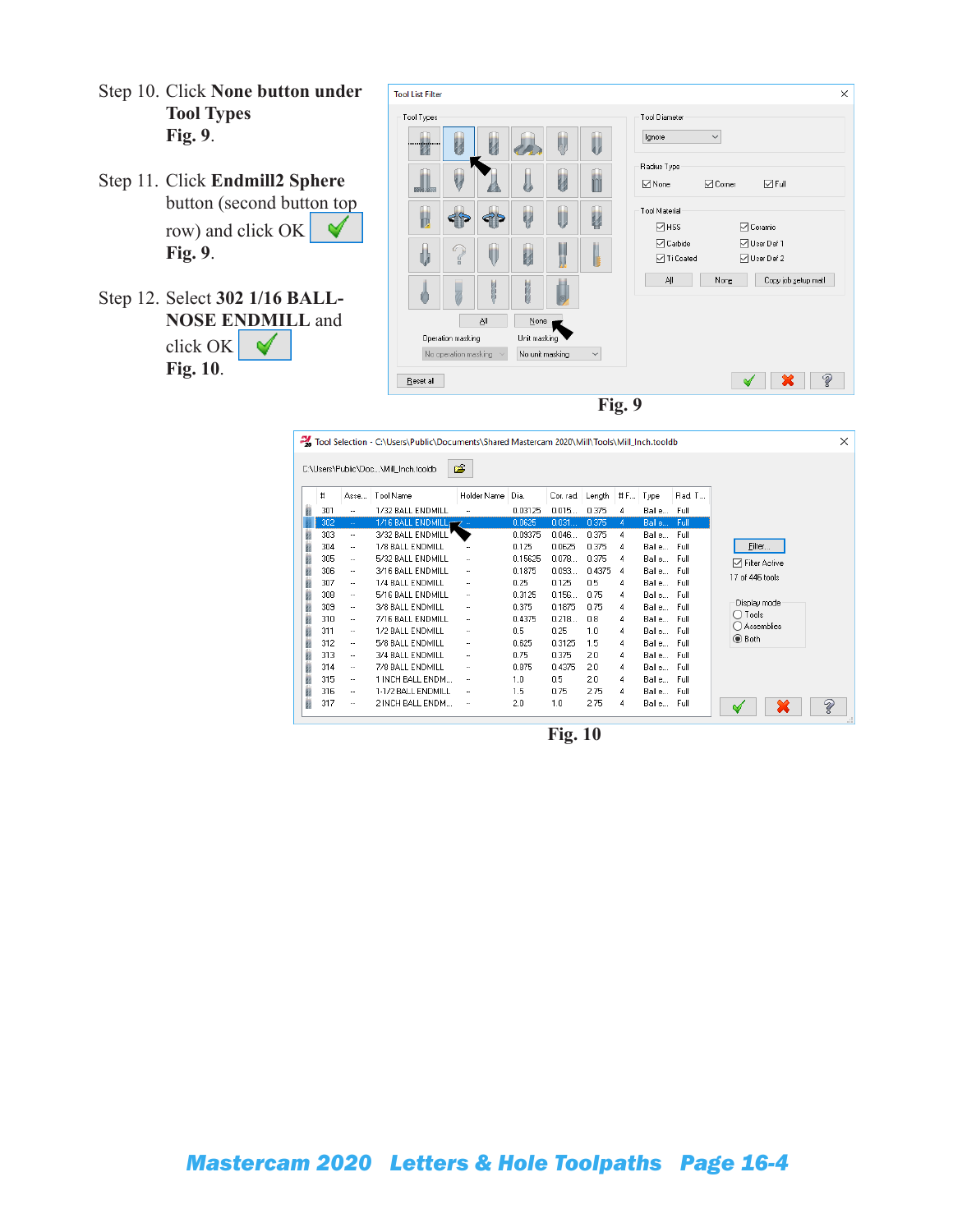Step 13. Back in **Tool** page set:

**Feed rate 15** 

**Plunge rate 7 Fig. 11**.

Step 14. Select **Cut Parameters** from tree control and set:

> **Compensation type**: **Off Fig. 12**



| $\sim$                                                                                                                                                                                                                                                                                                                                                                                                                                                |                                                                                                                                                                                                                                                       |                                  |                      |    |
|-------------------------------------------------------------------------------------------------------------------------------------------------------------------------------------------------------------------------------------------------------------------------------------------------------------------------------------------------------------------------------------------------------------------------------------------------------|-------------------------------------------------------------------------------------------------------------------------------------------------------------------------------------------------------------------------------------------------------|----------------------------------|----------------------|----|
| V<br>$H$ $\mathbb{F}$ $\mathbb{P}$ $\mathbb{C}$                                                                                                                                                                                                                                                                                                                                                                                                       |                                                                                                                                                                                                                                                       |                                  |                      |    |
| Toolpath Type<br>Α<br>$\mathord{\hspace{1pt}\text{--}\hspace{1pt}}\mathord{\hspace{1pt}\text{--}\hspace{1pt}}\mathord{\hspace{1pt}\text{--}\hspace{1pt}}$ Tool<br>Holder<br><b>E- ∠</b> Cut Parameters<br>O Depth Cuts<br>Lead In/Out<br>- ⊘ Break Through<br>· ⊘ Multi Passes<br><b>E-⊘</b> Tabs<br><b>Linking Parameters</b><br>Ė<br>Home / Ref. Points<br>Arc Filter / Tolerance<br>Planes<br>Coolant<br>$\rightarrow$<br>$\overline{\phantom{a}}$ | Compensation type<br>Compensation direction<br>Tip comp<br>$\vee$ Optimize cutter comp in control<br>Roll cutter<br>Sharp<br>around corners<br>$\sqrt{}$ Infinite look ahead<br>Internal corner<br>rounding radius<br>External corner<br>break radius | Off<br>Left<br>Tip<br>0.0<br>0.0 | Contour type<br>◯ 2D | 2D |
| Quick View Settings                                                                                                                                                                                                                                                                                                                                                                                                                                   | Max. depth variance                                                                                                                                                                                                                                   | 0.005                            | ◯ 3D                 |    |
| 1/16 BALL EN<br>Tool<br>Tool Diameter 0.0625<br>Corner Radius 0.03125<br>15<br>Feed Rate<br>Spindle Speed 8556<br>Coolant<br>Off<br>2.25<br>Tool Length<br>Length Offset 302<br>Diameter Off 302<br>Cplane / Tpl Top<br>Axis Combin Default                                                                                                                                                                                                           | Stock to leave on walls<br>Maintain sharp corners<br>Stock to leave on floors                                                                                                                                                                         | 0.0<br>0.0                       |                      |    |
| $\checkmark$ = edited<br>$\odot$ = disabled                                                                                                                                                                                                                                                                                                                                                                                                           |                                                                                                                                                                                                                                                       |                                  |                      | Ž  |

**Fig. 12**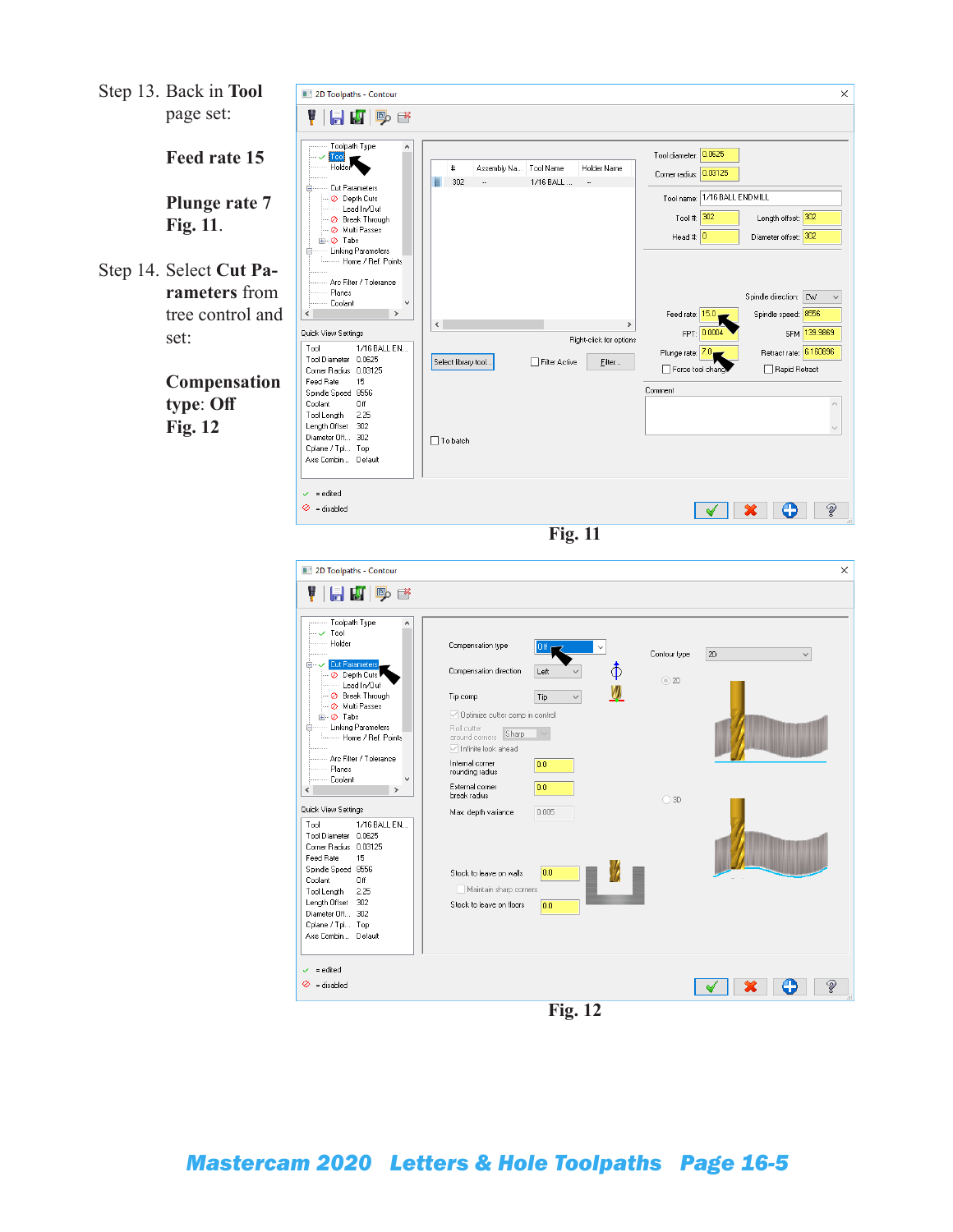

**Fig. 14**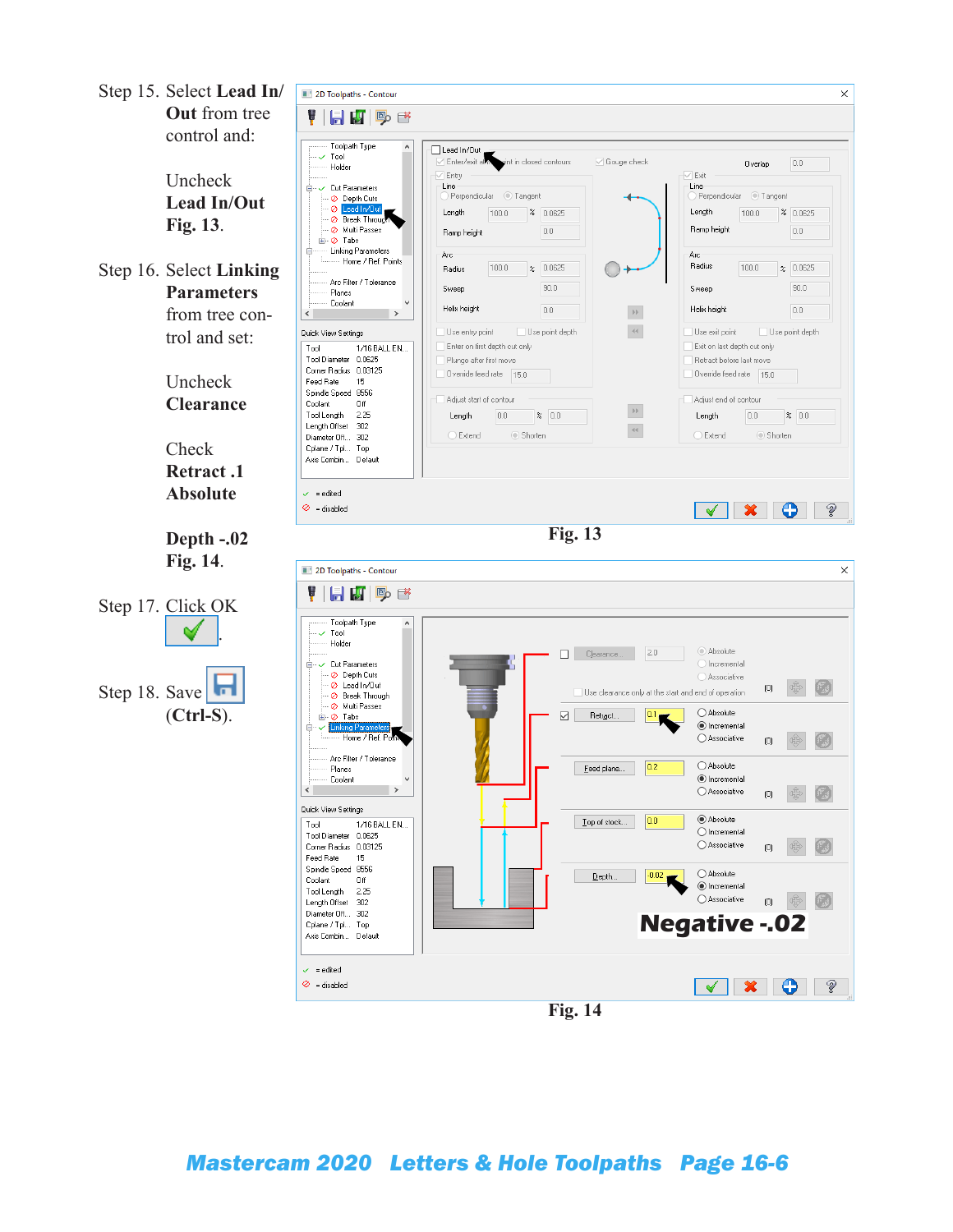## *C. Verify.*

- Step 1. Change to the Isometric View. **Right click** in the graphics window and click (**Alt-7**). 6
- Step 2. Use **Alt-T** to toggle toolpath display.
- 
- Step 4. We like to **uncheck Wireframe** in the Visibility group on the Home tab, **Fig. 17**.
- Step 5. Click **Play** (**R**) in playback bar along bottom of the window, **Fig. 18**.
- Step 6. Note **Total Time** to run program under Toolpath Info in Move List panel (**1min 29.75s**), **Fig. 20**.
- Step 7. Switch back to Mastercam (**Alt-Tab**).





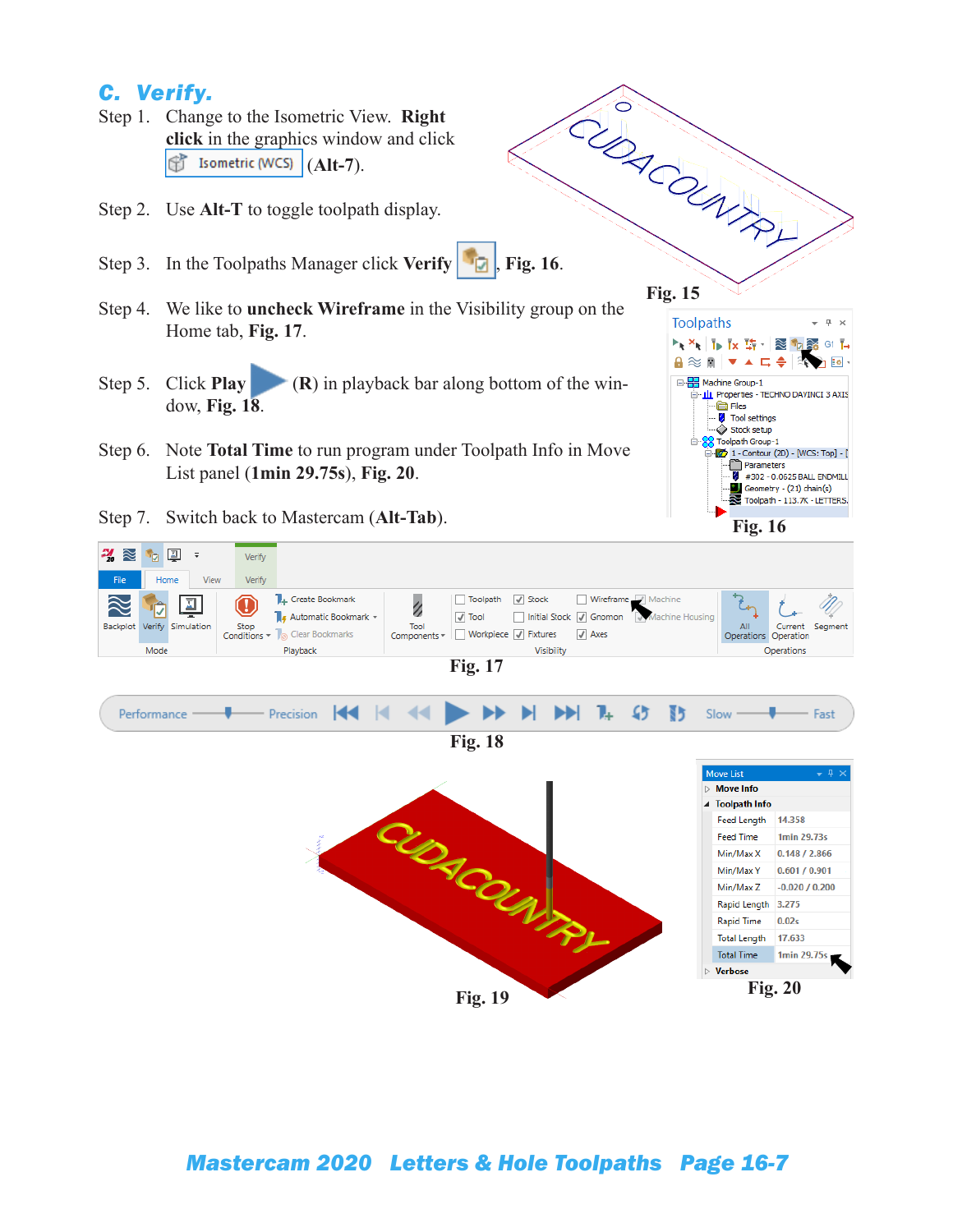

| 2D Toolpaths - Contour                                                                                                                                                                                                                                                            |                                                                                                                                                                                    | $\times$ |
|-----------------------------------------------------------------------------------------------------------------------------------------------------------------------------------------------------------------------------------------------------------------------------------|------------------------------------------------------------------------------------------------------------------------------------------------------------------------------------|----------|
| Y<br>$H$ $\mathbb{F}$ $\mathbb{P}$ $\mathbb{C}$                                                                                                                                                                                                                                   |                                                                                                                                                                                    |          |
| Toolpath Type<br>Α<br>Tool<br>Holder<br>Cut Parameters<br>Ėŀ<br>Depth Cuts<br>C Lead In/Our<br>Sreak Through<br>O Multi Passes<br><b>E-⊘</b> Tabs<br><b>Linking Parameters</b><br>Ėŀ<br>Home / Ref. Points<br>Arc Filter / Tolerance<br>Planes<br>Coolant<br>$\,$<br>$\checkmark$ | ⊡ Depth cuts<br>0.03<br>Max rough step:<br>o<br># Finish cuts:<br>0.05<br>Finish step:<br>○ Keep tool down<br>Depth cut order<br>$O$ By depth<br><b>■</b> By contour<br>Subprogram |          |
|                                                                                                                                                                                                                                                                                   | Absolute<br>O Incremental<br>□ Tapered walls                                                                                                                                       |          |
| Quick View Settings<br>Tool<br>1/16 BALL EN<br>Tool Diameter 0.0625                                                                                                                                                                                                               | Depth cut direction<br>0.0<br>Taper angle<br>Step down<br>$\bigcirc$ Step up                                                                                                       |          |
| Corner Radius 0.03125<br>15<br>Feed Rate<br>Spindle Speed 8556                                                                                                                                                                                                                    | Undercut (undercut tool only)                                                                                                                                                      |          |
| Off<br>Coolant<br>Tool Length<br>2.25<br>Length Offset<br>302<br>Diameter Off 302<br>Cplane / Tpl Top<br>Axis Combin Default                                                                                                                                                      |                                                                                                                                                                                    |          |
| $\checkmark$ = edited                                                                                                                                                                                                                                                             |                                                                                                                                                                                    |          |
| $\odot$ = disabled                                                                                                                                                                                                                                                                |                                                                                                                                                                                    | Ž        |
|                                                                                                                                                                                                                                                                                   | $\blacksquare$<br>$\sim$ $\sim$                                                                                                                                                    |          |

**Fig. 23**